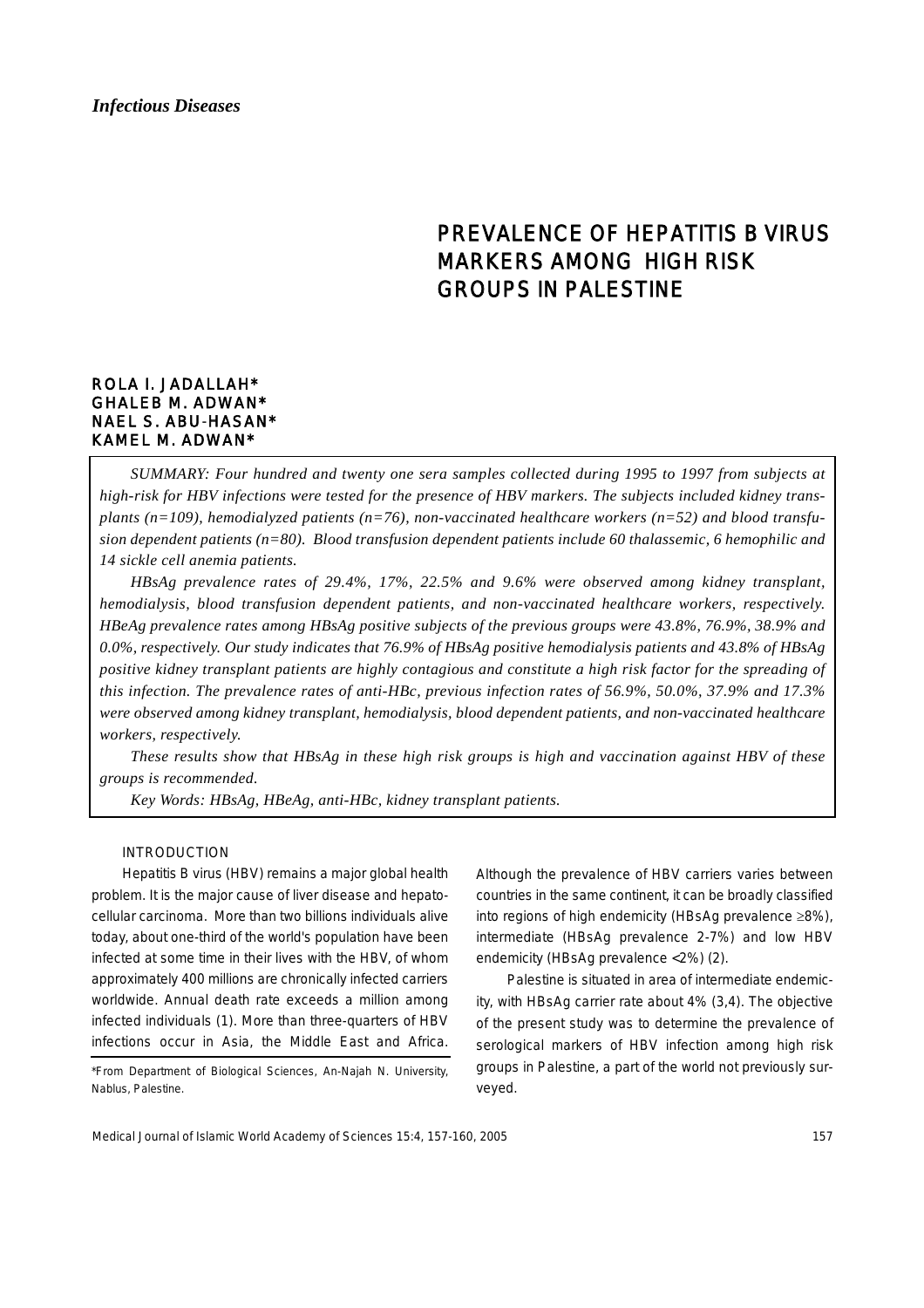| Patients group              | No. tested | No. (%)<br>$HBSAq +$ | No. (%)<br>$HBeAq + *$ | No. (%)<br>Anti-HB $c +$ |
|-----------------------------|------------|----------------------|------------------------|--------------------------|
| Kidney transplant           | 109        | 32(29.4)             | 14(43.8)               | 62(56.9)                 |
| Hemodialysis                | 76         | 13(17.1)             | 10(76.9)               | 38(50.0)                 |
| Blood transfusion dependent | 80         | 18(22.5)             | 07(38.9)               | 30(37.5)                 |
| Healthcare workers          | 52         | 05(09.6)             | 00(00.0)               | 09 (17.3)                |

Table 1: Prevalence of HBsAg, HBeAg and anti-HBc markers among the studied groups.

\*Among HBsAg positive

#### MATERIALS AND METHODS

Four hundred and twenty one sera samples collected during 1995 to 1997 from subjects at high-risk for HBV infections were tested for the presence HBV markers. The subjects included kidney transplants (n=109), patients undergoing hemodialysis (n=76), non-vaccinated healthcare workers (n=52) and blood transfusion dependent patients (n=80). Blood transfusion dependent patients include 60 thalassemic, 6 hemophilic and 14 sickle cell anemic patients.

Sera samples were analyzed for the various HBV markers using ELISA. HBsAg was detected using Monolisa anti-HBs ELISA kits (Sanofi Diagnostics Pasteur, France), anti-HBc and HBeAg were detected using Melotest anti-HBc ELISA kits (Melotec High Technology, Spain).

#### **Statistical analysis**

Statistical analysis was performed with the Statistical Software Programme (SAS). P < 0.05 was considered statistically significant.

#### RESULTS

Our data show that the prevalence rates of HBsAg were 29.4%, 17%, 22.5% and 9.6% among kidney transplant, hemodialysis, blood transfusion dependent patients, and non-vaccinated healthcare workers, respectively. Among HBsAg positive groups the prevalence rates of HBeAg were 43.8%, 76.9%, 38.9% and 0.0%, respectively.

The prevalence rates of anti-HBc were 56.9%, 50.0%, 37.9% and 17.3% among kidney transplant, hemodialysis, blood dependent patients, and non-vaccinated healthcare workers, respectively (Table 1).

The prevalence of HBV markers among the various tested groups of blood transfusion dependent patients is shown in Table 2. The prevalence rates of HBsAg of 23.3%, 21.4% and 16.7% were observed among thalassemic, sickle cell anemic and hemophilic patients, respectively. HBeAg prevalence rates among HBsAg positive subjects of the previous groups were 42.9%, 33.3% and 0.0%, respectively. The prevalence rates of anti-HBc, previous infection rates of 40.0%, 21.3% and 50.0% were observed among thalassemic, sickle cell anemic and hemophilic patients, respectively.

Non-parametric one way ANOVA for the prevalence of HBsAg among the studied groups indicate statistically significant difference with a P value of 0.027, such differences in favour of hemodialysis followed by kidney transplant, thalassemic, sickle cell anemic and hemophilic, respectively. ANOVA for the prevalence of anti-HBc indicate a significant difference in the prevalence of this marker with a P value of 0.0001, such differences were in favour of hemophilic followed by thalassemic, sickle cell anemic, hemodialysis and kidney transplant patients, respectively.

| Table 2: Prevalence of HBsAg, HBeAg and anti-HBc markers among blood dependent patients |
|-----------------------------------------------------------------------------------------|
|-----------------------------------------------------------------------------------------|

| Groups                      | No. tested | No. (%)<br>$HBSAq +$ | No. (%)<br>$HBeAg +$ | No. (%)<br>Anti-HB $c +$ |
|-----------------------------|------------|----------------------|----------------------|--------------------------|
| Thalassemic patients        | 60         | 14(23.3)             | 06(42.9)             | 24(40.0)                 |
| Sickle cell anemic patients | 14         | 03(21.4)             | 01(33.3)             | 03(21.4)                 |
| Hemophilic patients         | 06         | 01(16.7)             | 00(00.0)             | 03(50.0)                 |
| Total                       | 80         | 18(22.5)             | 07(38.9)             | 30(37.5)                 |

\*Among HBsAg positive

158 Medical Journal of Islamic World Academy of Sciences 15:4, 157-160, 2005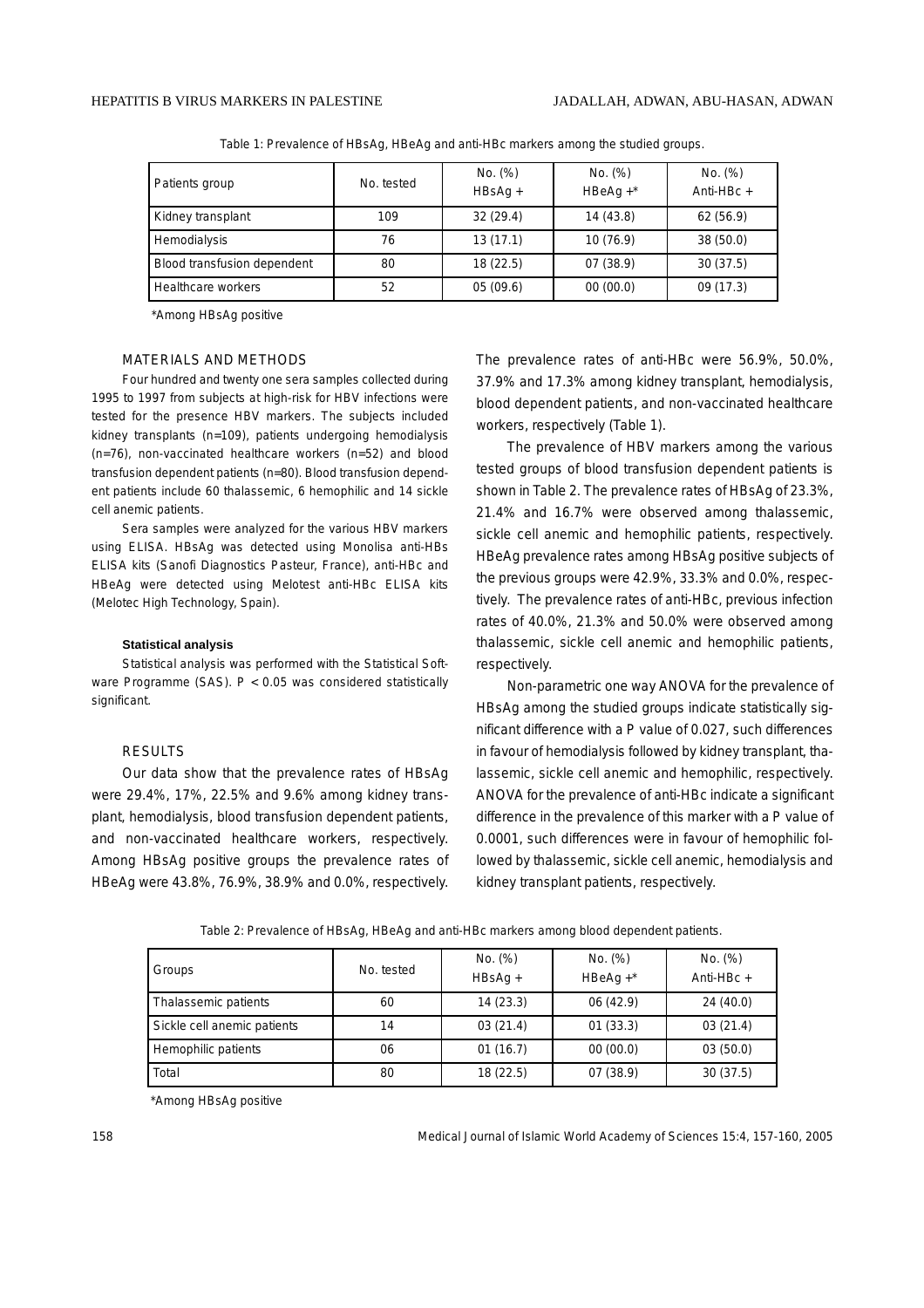### **DISCUSSION**

Hepatitis B infection is endemic in the Middle East region (5). Surveys of hospital employees and routine tests in blood banks at Palestinian hospitals showed HBsAg seropositivity rate of approximately 4% (3,4). Studies on Palestinian population seem to indicate that Palestine is situated in an area of moderate endemicity for HBV. International records of WHO (2), support this finding.

Screening for HBsAg has been started in early 1970s in most developed countries (6). It has been introduced as a routine test in blood banks of Palestinian area (West Bank) only since 1988. Such situation may contribute to the increased risk of receiving contaminated blood and could account for high prevalence rate (22.5%) of HBsAg seropositivity observed among subjects with previous history of blood transfusion including thalassemic, hemophilic and sickle cell anemic patients. This value is much higher than the rate of 3.5% found among multi-transfused patients in Jordan (7).

The prevalence rates of HBsAg of (29.4%) and (17.1%) were observed among kidney transplant and hemodialysis patients, respectively. The high prevalence of HBV in these patients probably reflects acquisition of HBV infection after entry into chronic dialyse therapy in a country that is intermediate endemicity for HBV. These values are much higher than the rate of 4.7%, 1.63% and 2.2% found among chronic hemodialysis patients in the Italy, Switzerland and Spain, respectively (8-10), which is much lower than the rate of 45% found among hemodyalisis patients in Brazil (11). Contaminated dialysis machines, other equipments and environmental surfaces were accused in spreading of HBV among these patients (11-14). Furthermore, hemodialysis patients are immunosuppressed; which may lead to increase their susceptibility to infections and could explain the observed high frequency among hemodialysis patients (15-16). The finding of a high prevalence of HBV infection in hemodialysis patients is of major importance for the planning of future preventive measures.

HBsAg prevalence rate of 9.6% was observed among non-vaccinated healthcare workers. These patients were at high risk of occupational exposure to blood and other secretions of HBV infected subjects (16-19). The prevalence rate of HBsAg among Palestinian healthcare workers (9.6%) is lower than Israel (24.4%) (19) and Portugal (16.8%) (20). This finding might be explained by their exposure to other risk factors such as drug abuse and sexual transmission. This value is higher than Pakistan (2.4%) (21), Greece (2.66%) (22) and Italy (0.4%) (23).

Based upon HBeAg status, HBsAg positive hemodialysis patients showed the highest prevalence rate (76.9%) followed by kidney transplant patients (43.8%). Thus, indicating that subjects among these groups are highly infectious, and most likely to be a risk factor for the spreading of the disease. Although HBsAg positive patients are isolated on separate dialysis machines, but this protective measure is inadequate. In hemodialysis units, routine screening is planned to be carried every three months for this group of patients and HBsAg is the only used marker for screening. According to this strategy, some HBsAg positive subjects may escape diagnosis as they might be in the window period or at early stages of infection and HBsAg is below the level of detection.

In our study, the prevalence rates of anti-HBc were in agreement with the findings of high HBsAg prevalence rate among these high risk groups. In addition, the high proportion of subjects positive for anti-HBc alone also argues in favour of the infection having occurred in the relatively distant past.

These results reflect the situation of the high risk groups within this country and they may be contributing to the mapping of hepatitis B viral infection prevalence in this area. HBsAg in these high risk groups is high and vaccination against HBV of these groups is recommended and will play an important role in the prevention and control of hepatitis B infection.

#### **REFERENCES**

1. World Health Organization: World Health Report: Geneva: WHO, 1999.

2. Margolis HS, Alter MJ, Hadler SC : Hepatitis B: evolving epidemiology and implications for control. Semin Liver Dis, 11:84- 92, 1991.

3. Nashef L, Thalji A : Hepatitis B serology among the Palestinian population. Ann Trop Pediatr, 12:321-325, 1992.

4. Al-Refai WA : Seroepidemiology of hepatitis B virus in the population of the Northern parts of Palestine. Master's thesis, Faculty of Graduate Studies, An-Najah National University, Naplus, Palestine, 1996.

5. Fraser GM, Fraser D, Chazan R, Chattah F, Quastel MR : Hepatitis B infections in a chronic hemodialysis unit in a country where hepatitis B is endemic: a prospective study. Am J Epidemiol, 3:500-505, 1987.